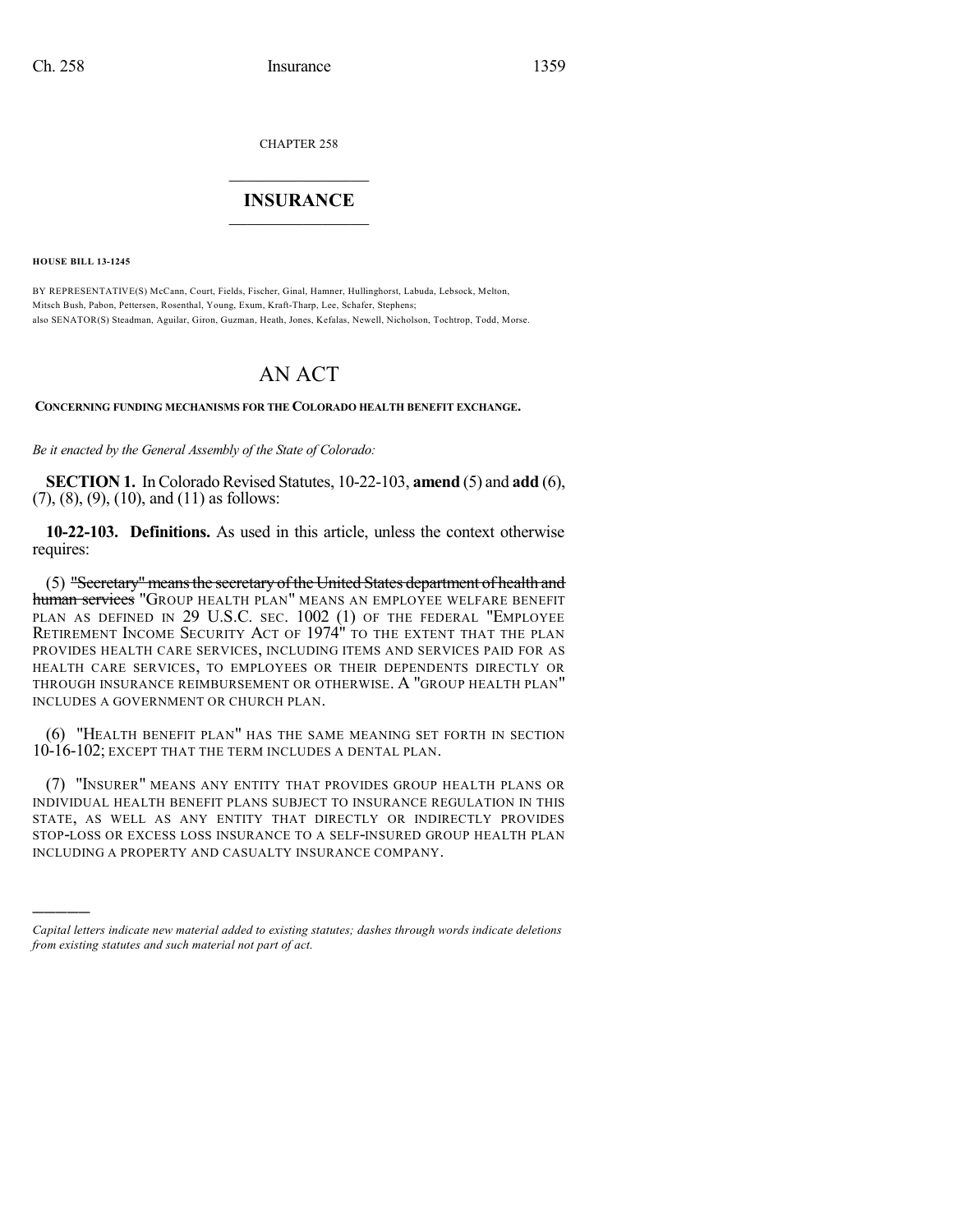(8) "MEDICAID" MEANS FEDERAL INSURANCE OR ASSISTANCE AS PROVIDED BY TITLE XIX OF THE FEDERAL "SOCIAL SECURITY ACT", AS AMENDED.

(9) "MEDICARE" MEANS FEDERAL INSURANCE OR ASSISTANCE AS PROVIDED BY TITLE XVIII OF THE FEDERAL "SOCIAL SECURITY ACT", AS AMENDED.

(10) "NUMBER OF LIVES INSURED" MEANS THE NUMBER OF EMPLOYEES AND RETIRED EMPLOYEES AND INDIVIDUAL POLICYHOLDERS OR SUBSCRIBERS IN THE INDIVIDUAL AND GROUP MARKETS ON MARCH 1 OF THE PREVIOUS CALENDAR YEAR FOR WHICH A SPECIAL FEE IS BEING ASSESSED. FOR INSURERS PROVIDING STOP-LOSS, EXCESS LOSS, OR REINSURANCE, "NUMBER OF LIVES INSURED" DOES NOT INCLUDE EMPLOYEES,RETIRED EMPLOYEES,OR INDIVIDUAL POLICYHOLDERS OR SUBSCRIBERS WHO HAVE BEEN COUNTED BY THE PRIMARY INSURER OR PRIMARY REINSURER.

(11) "SECRETARY"MEANS THE SECRETARY OF THEUNITED STATES DEPARTMENT OF HEALTH AND HUMAN SERVICES.

**SECTION 2.** In Colorado Revised Statutes, 10-22-106, **add** (3) and (4) as follows:

**10-22-106. Powers and duties of the board.** (3) THE BOARD MAY CREATE A SEPARATE PROGRAM THAT SHARES RESOURCES AND INFRASTRUCTURE WITH THE EXCHANGE TO OFFER ANCILLARY PRODUCTS.

(4) THE BOARD MAY ENTER INTO AN AGREEMENT WITH THE DEPARTMENT OF PERSONNEL AND ADMINISTRATION TO AUTHORIZE ADMINISTRATIVE LAW JUDGES EMPLOYED BY THE OFFICE OF ADMINISTRATIVE COURTS TO HEAR AND DECIDE MATTERS ARISING FROM ELIGIBILITY AND OTHER DETERMINATIONS MADE BY THE EXCHANGE CONSISTENT WITH APPLICABLE STATE AND FEDERAL LAW.

**SECTION 3.** In Colorado Revised Statutes, 10-22-107, **amend** (1) and (7) as follows:

**10-22-107. Legislative health benefit exchange implementation review committee - creation - duties.** (1) For the purposes of guiding implementation of an exchange in Colorado, making recommendations to the general assembly, and ensuring thatthe interests ofColoradans are protected and furthered, there is hereby created the legislative health benefit exchange implementation review committee. The committee shall meet on or before August 1, 2011, and thereafter at the call of the chair as often as AT LEAST TWO TIMES DURING EACH CALENDAR YEAR, BUT NO MORE THAN five times during each calendar year. The committee may use the legislative council staff to assist its members in researching any matters.

(7) THE BOARD SHALL SEND THE COMMITTEE AN ANNUAL REPORT THAT CONTAINS THE FINANCIAL AND OPERATIONAL PLANS OF THE EXCHANGE. The committee shall review the financial and operational plans of the exchange.

**SECTION 4.** In Colorado Revised Statutes, **amend** 10-22-108 as follows:

**10-22-108. Moneysfor implementation, operation, and sustainability of the exchange.** Moneys received by the board for the implementation of this article, AND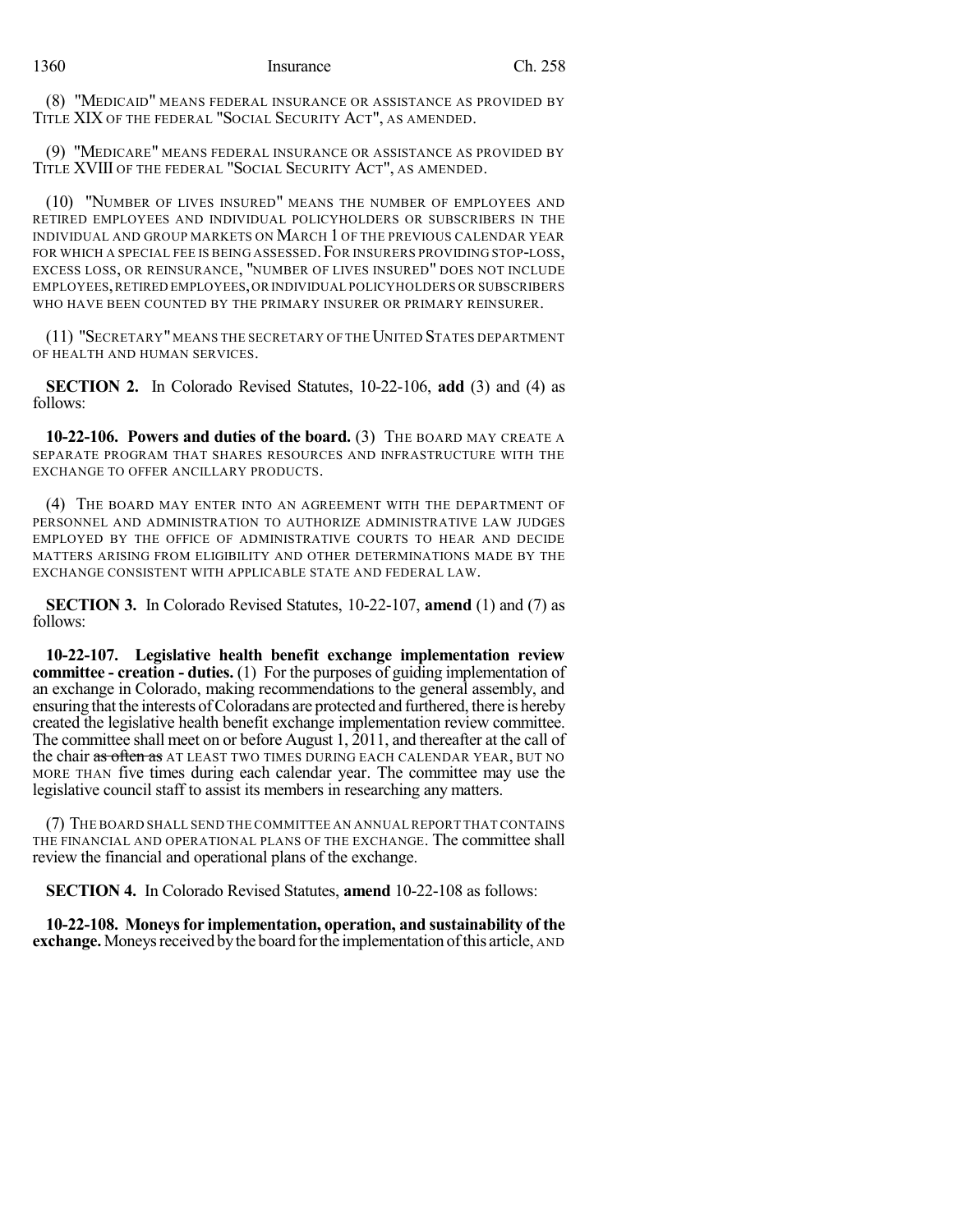## Ch. 258 Insurance 1361

FOR BUILDING RESERVES FOR THE OPERATION AND SUSTAINABILITY OF THE EXCHANGE PURSUANT TO SECTION 10-22-109, must be transferred directly to the exchange for the purposes of this article. The board shall deposit any moneys received in a banking institution within or outside the state. Moneys from the general fund shall not be used for the implementation of this article, except for the sums specified in section 10-22-107 (3) and for legislative staff agency services. The ACCOUNT OF THE banking institution must be insured by the federal deposit insurance corporation and compliant with the "Savings and Loan Association "Public Deposit Protection Act", article 47 10.5 of title 11, C.R.S.

**SECTION 5.** In Colorado Revised Statutes, **add** 10-22-109, 10-22-110, and 10-22-111 as follows:

**10-22-109. Funding for the operation of the exchange and reserves - special fees - rules.** (1) ON AND AFTER JANUARY 1, 2014, AMONG OTHER FUNDING SOURCES DERIVED THROUGH THE OPERATION OF THE EXCHANGE, FUNDING FOR THE EXCHANGE MAY BE FROM THE FOLLOWING SOURCES:

(a) SPECIAL FEES ASSESSED AGAINST INSURERS AS PROVIDED IN SUBSECTION (2) OF THIS SECTION;

(b) ANY MONEYS ACCEPTED THROUGH GIFTS, GRANTS, OR DONATIONS RECEIVED BY THE BOARD FOR OPERATION,RESERVES,AND SUSTAINABILITY OF THE EXCHANGE, INCLUDING CONTRIBUTIONS RECEIVED PURSUANT TO THE PREMIUM TAX CREDIT ALLOCATION IN SECTION 10-22-110; AND

(c) MONEYS FROM THE UNCLAIMED PROPERTY TRUST FUND TRANSMITTED PURSUANT TO SECTION 38-13-116.5 (2.9), C.R.S.

(2) (a) ON AND AFTER JANUARY 1, 2014, THROUGH DECEMBER 31, 2016, THE BOARD SHALL ASSESS SPECIAL FEES AGAINST INSURERS IN AN AMOUNT NECESSARY TO PROVIDE FUNDING FOR THE EXCHANGE. THE BOARD SHALL DETERMINE THE AMOUNT OF THE SPECIAL FEES BASED ON THE BOARD-APPROVED FINANCIAL PLAN AND ANTICIPATED BUDGETARY NEEDS FOR THE UPCOMING YEAR TO COMPLY WITH THIS ARTICLE AND ASSOCIATED FEDERAL REQUIREMENTS. THE SPECIAL FEES MUST NOT EXCEED ONE DOLLAR AND EIGHTY CENTS PER NUMBER OF LIVES INSURED PER MONTH; EXCEPT THAT THE SPECIAL FEES ASSESSED FOR LIVES INSURED UNDER DENTAL PLANS MUST NOT EXCEED EIGHTEEN CENTS PER NUMBER OF LIVES INSURED PER MONTH. THE BOARD SHALL USE SPECIAL FEES ASSESSED PURSUANT TO THIS SECTION FOR THE OPERATING EXPENSES OF THE EXCHANGE, THE RESERVES OF THE EXCHANGE, AND RELATED AGREEMENTS.

(b) THE BOARD SHALL USE ANY MONEY RECEIVED PURSUANT TO SECTION 10-8-536 (2), AS ENACTED IN HOUSE BILL 13-1115, ENACTED IN 2013, FROM THE RESERVES OF COVERCOLORADO, AS CREATED BY PART 5 OF ARTICLE 8 OF TITLE 10, AND ANY MONEYS RECEIVED FROM THE UNCLAIMED PROPERTY TRUST FUND TO OFFSET THE AMOUNT OF THE FEES ASSESSED AGAINST INSURERS PURSUANT TO THIS SUBSECTION (2); EXCEPT THAT THE MONEY RECEIVED MUST NOT BE USED TO OFFSET THE SPECIAL FEES PAID BY DENTAL PLANS.

(c) AMOUNTS ASSESSED AGAINST INSURERS TO BE PAID TO THE EXCHANGE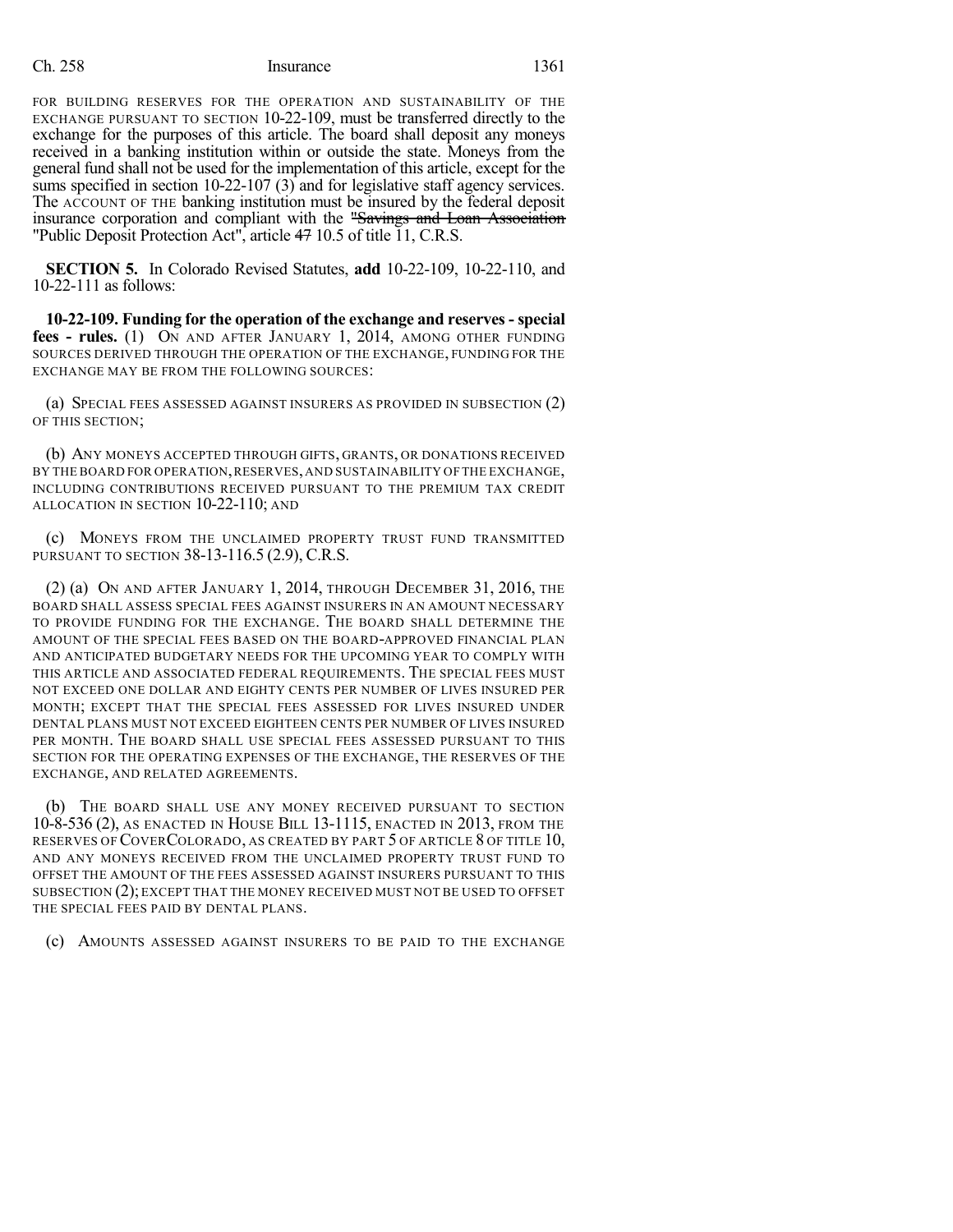PURSUANT TO THIS SUBSECTION (2) ARE NOT CONSIDERED PREMIUMS FOR ANY PURPOSE, INCLUDING THE COMPUTATION OF GROSS PREMIUM TAX OR AGENTS' COMMISSION.

(d) IF AN INSURER FAILS TO PAY THE SPECIAL ASSESSMENT FEE, THE COMMISSIONER MAY,AFTER PROPER NOTICE AND HEARING,SUSPEND OR REVOKE THE INSURER'S CERTIFICATE OF AUTHORITY TO TRANSACT INSURANCE BUSINESS IN THIS STATE.

(3) THE COMMISSIONER SHALL PROMULGATE RULES TO IMPLEMENT THIS SECTION THAT INCLUDE:

(a) THE REASONABLE TIME PERIODS FOR THE BILLING AND COLLECTION OF THE SPECIAL FEES; AND

(b) THE PROCESS FOR DETERMINING THE ALLOCATION OF THE ASSESSMENT AMONG INSURERS, INCLUDING THE PROCESS FOR OBTAINING ACCURATE INFORMATION ABOUT THE NUMBER OF POLICIES ISSUED AND LIVES INSURED BY AN INSURER WITHIN THE SIX MONTHS PRIOR TO THE ASSESSMENT.

**10-22-110. Tax credit for contributions to the exchange - allocation notice - rules.** (1) (a) FOR THE TAX YEAR 2013 AND EACH TAX YEAR THEREAFTER, A CREDIT AGAINST THE TAX IMPOSED BY SECTIONS 10-3-209 AND 10-6-128 IS ALLOWED TO ANY INSURANCE COMPANY THATBECOMES A QUALIFIED TAXPAYER BY MAKING A CONTRIBUTION TO THE EXCHANGE PURSUANT TO THIS SECTION.

(b) AQUALIFIED TAXPAYER CLAIMING A CREDIT AGAINST PREMIUM TAX LIABILITY UNDER THIS SECTION IS NOT REQUIRED TO PAY ANY ADDITIONAL RETALIATORY TAX AS A RESULT OF CLAIMING THE CREDIT.

(2) THE COMMISSIONER MAY PROMULGATE RULES NECESSARY FOR THE ADMINISTRATION OF THE TAX CREDIT ALLOWED BY SUBSECTION (1)OF THIS SECTION IN ACCORDANCE WITH ARTICLE 4 OF TITLE 24, C.R.S.

(3) (a) SUBJECT TO PARAGRAPH (c) OF SUBSECTION (4) OF THIS SECTION, AN INSURANCE COMPANY SHALL BECOME A QUALIFIED TAXPAYER IF ALL OF THE FOLLOWING CONDITIONS ARE MET:

(I) THE INSURANCE COMPANY DECLARES WITH ITS QUARTERLY TAX PAYMENT DUE ON OR ABOUT JULY 31 IN THE MANNER PRESCRIBED BY THE COMMISSIONER ITS INTENT TO CONTRIBUTE TO THE EXCHANGE ON OR BEFORE OCTOBER 31 AN AMOUNT OF MONEY EQUAL TO THE PREMIUM TAXES PAID BY THE COMPANY PURSUANT TO THE JULY 31 TAX PAYMENT OR A LESSER AMOUNT AS SPECIFIED BY THE COMMISSIONER IF REQUIRED PURSUANT TO PARAGRAPH (b) OF SUBSECTION (4) OF THIS SECTION;

(II) THE TOTAL AMOUNT OF THE TAX CREDITS GRANTED BY THE COMMISSIONER DOES NOT EXCEED FIVE MILLION DOLLARS; AND

(III) THE INSURANCE COMPANY RECEIVES AN ALLOCATION NOTICE FROM THE COMMISSIONER AND THE INSURANCE COMPANY MAKES THE CONTRIBUTION TO THE EXCHANGE AS SPECIFIED IN THE ALLOCATION NOTICE ON OR BEFORE OCTOBER 31.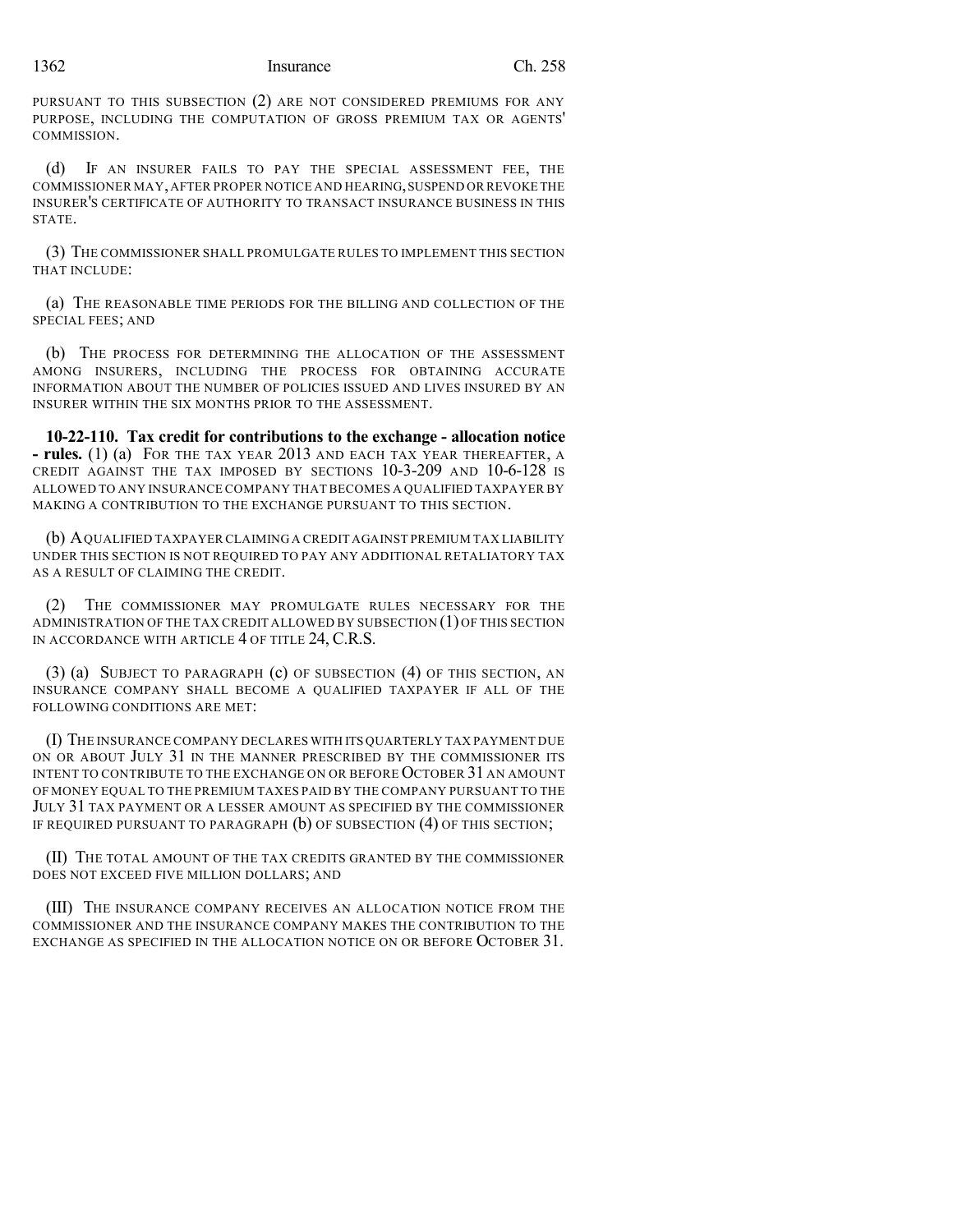## Ch. 258 Insurance 1363

(b) SUBJECT TO PARAGRAPH (c) OF SUBSECTION (4) OF THIS SECTION, AN INSURANCE COMPANY THAT BECOMES A QUALIFIED TAXPAYER MAY CLAIM THE TAX CREDIT ON ONE OR MORE SUBSEQUENT QUARTERLY OR ANNUAL TAX PAYMENTS BEGINNING ON OR ABOUT OCTOBER 31.

(c) THE BOARD SHALL PROMPTLY NOTIFY THE COMMISSIONER WHEN IT RECEIVES A CONTRIBUTION PURSUANT TO THIS SECTION OF THE AMOUNT AND DATE OF THE CONTRIBUTION AND THE NAME OF THE CONTRIBUTOR.

(4) (a) SUBJECT TO PARAGRAPH (c) OF THIS SUBSECTION (4), BY SEPTEMBER 30 OF EACH YEAR, THE COMMISSIONER SHALL:

(I) SEND AN ALLOCATION NOTICE TO EACH INSURANCE COMPANY WHOSE DECLARATION OF INTENT TO CONTRIBUTE TO THE EXCHANGE HAS BEEN ACCEPTED PURSUANT TO THIS SUBSECTION (4). THE ALLOCATION NOTICE SHALL SPECIFY THE AMOUNT OF TAX CREDITS ALLOCATED TO THE INSURANCE COMPANY AND THE AMOUNT OF CASH THE INSURANCE COMPANY MUST CONTRIBUTE TO THE EXCHANGE BY OCTOBER 31, WHICH AMOUNTS SHALL BE IDENTICAL AND NOT EXCEED THE AMOUNT OF PREMIUM TAXES PAID BY THE INSURANCE COMPANY IN ITS QUARTERLY TAX PAYMENT DUE ON OR ABOUT JULY 31; AND

(II) POST ON THE DIVISION'S WEB SITE WHETHER THE FULL AMOUNT OF TAX CREDITS AUTHORIZED TO BE ALLOCATED EACH YEAR HAS BEEN ALLOCATED.

(b) SUBJECT TO PARAGRAPH (c) OF THIS SUBSECTION (4), THE COMMISSIONER SHALL ALLOCATE NO MORE THAN A TOTAL OF FIVE MILLION DOLLARS OF PREMIUM TAX CREDITS PER YEAR. THE COMMISSIONER SHALL ALLOCATE TO AN INSURANCE COMPANY THAT HAS DECLARED ITS INTENT TO CONTRIBUTE TO THE EXCHANGE PURSUANT TO THIS SECTION TAX CREDITS IN AN AMOUNT EQUAL TO THE AMOUNT OF PREMIUM TAXES PAID BY THE INSURANCE COMPANY IN ITS QUARTERLY TAX PAYMENT DUE ON OR ABOUT JULY 31 IN THE ORDER IN WHICH THE DIVISION RECEIVES SUCH QUARTERLY TAX PAYMENTS UNTIL THE FULL AMOUNT OF CREDITS AVAILABLE PURSUANT TO THIS SECTION HAS BEEN ALLOCATED; EXCEPT THAT, IF SUCH AMOUNT OF TAXES OR THE SUM OF ALL THE TAXES FILED BY ALL THE INSURANCE COMPANIES ON ANY ONE DAY WOULD EXCEED, SINGLY OR IN THE AGGREGATE, THE ANNUAL MAXIMUM AGGREGATE AMOUNT OF TAX CREDITS AVAILABLE UNDER THIS SECTION, THE COMMISSIONER SHALL REDUCE THE ALLOCATION TO THE INSURANCE COMPANY WHOSE CONTRIBUTION FIRST EXCEEDS THE ANNUAL MAXIMUM AGGREGATE TO THE AMOUNT NEEDED TO SATISFY THE ANNUAL MAXIMUM AGGREGATE. IF THE COMMISSIONER IS UNABLE TO DETERMINE THE ORDER OF RECEIPT OF TAX PAYMENTS ON THAT DAY, THE COMMISSIONER SHALL ALLOCATE THE TAX CREDITS TO THE COMPANY OR AMONG THE COMPANIES ON A PRO RATA BASIS BASED ON THE RATIO SUCH COMPANY'S QUARTERLY TAX PAYMENT BEARS TO THE TOTAL AMOUNT OF ALL SUCH COMPANIES'QUARTERLY TAX PAYMENTS UNTIL THE FULL AMOUNT OF CREDITS AVAILABLE PURSUANT TO THIS SECTION HAS BEEN ALLOCATED.

(c) (I) THE COMMISSIONER SHALL ALLOW INSURANCE COMPANIES TO DECLARE THEIR INTENT TO CONTRIBUTE TO THE EXCHANGE PURSUANT TO THIS SECTION ON THE INSURANCE COMPANIES' QUARTERLY TAX PAYMENTS DUE ON OR ABOUT OCTOBER 31 AND SHALL SEND SUCH COMPANIES ALLOCATION NOTICES BY